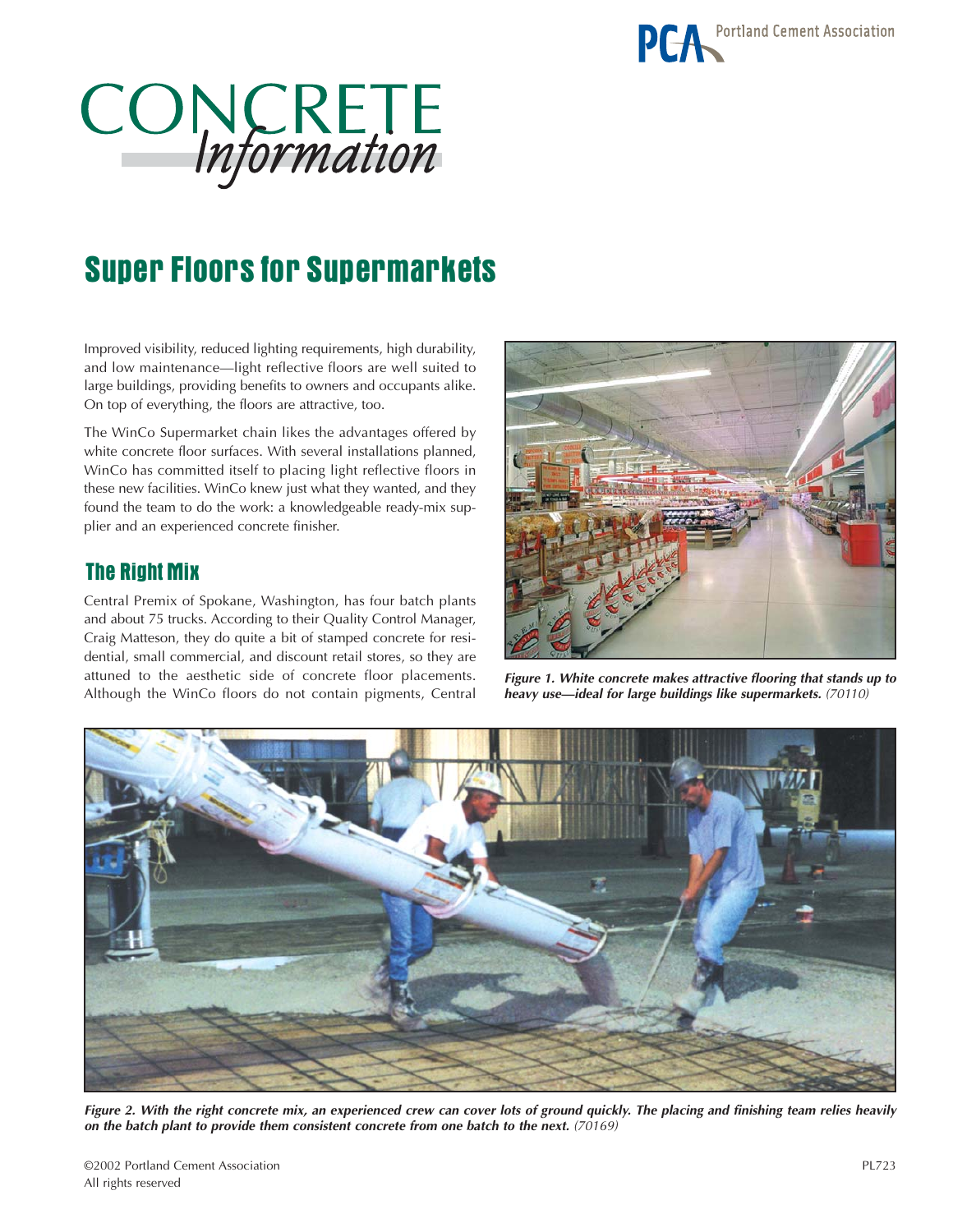

*Figures 3 and 4. For strikeoff and leveling, the finishing crew uses both advanced and simple tools, like laser screeds and wooden hand screeds, to complete their work quickly but with great accuracy. (70170, 70171)*

Premix's experience and comfort with colored concrete make them an excellent source for producing consistent white concrete.

Meidling Concrete is one of only three finishers approved to do the WinCo floors. Curt Meidling's expertise with finishing extends from basic to superflat floors, and it is obvious that he likes the distinction he has earned based on his skill for placing white concrete. As a team, Meidling and Central know what to expect of each other and have developed a level of trust that makes each job run smoother.

For the WinCo floors, the specification calls for a 4000-psi (28-MPa) mix. Based on test installations, it was decided that 90% white cement blended with 10% gray resulted in the preferred color. Mockups or samples are made well in advance of starting a project, then cured and viewed. This allows time to redo the sample if necessary, fine tuning the proportions of the fresh concrete or revising the construction methods (handling, placing, or curing).

With the higher fineness typical of white cement, the concrete has an added benefit of high early strength and a faster set. At three days, strengths typically reach about 3000 psi (20.7 MPa), with ultimate strengths coming in at 5000 psi to 6000 psi (34.5 MPa to 41.4 MPa). Even though it would be ideal to have no traffic during curing, the construction team recognizes the importance of a project timeline, and the quicker setting time and faster strength development make it possible for workers to return to the floor faster. At two days, light floor traffic is allowed, and by one week, trucks can use the surface.

Another consideration is the incorporation of admixtures. After much testing, Meidling prefers



*Figure 5. Because these floors are designed to be seen, no raveling is tolerated during saw cutting of joints. New slabs are generally wet cut the day after placement. (70172)*



*Figure 6. For consistent, lasting color throughout the entire depth, white fine and coarse aggregates are the best choice. (70173)*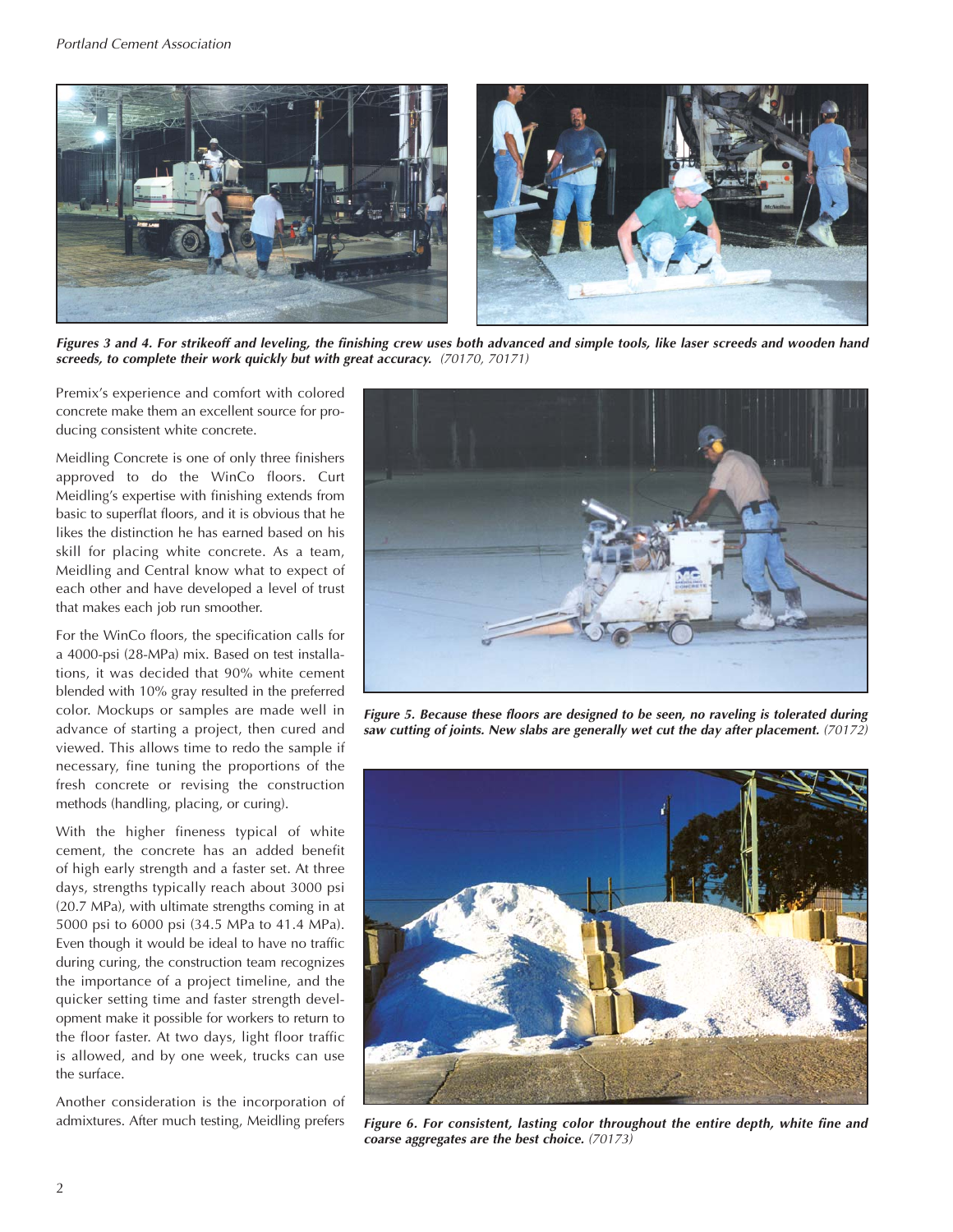using all mid-range water reducers in these floors. He has also found that a combination of mostly high-range water reducers with a little mid-range does an acceptable job. Normal-range water reducers are avoided, as they don't give the desired results with these materials and construction methods.

A good finisher can make the ready-mix producer's job much easier. For instance, Meidling insists that the roof be completely installed and free from leaks before he places a white concrete floor. Having a roof in place protects the floor from weather extremes, including water, sun, and wind damage, ensuring a trouble-free installation.

Wet cutting new slabs the following day is preferable as early cut saws can cause surface raveling with the chosen aggregates, mix design, and other aspects of these floors. (See Figure 5.)

#### Lasting Color

The white concrete floor has a consistent color throughout its entire depth. Not only are the WinCo floors white when installed, the color does not fade or wear out. (See Figure 6.) By contrast, some proprietary dry-shake materials are formulated with nonwhite (fine) aggregates. As the paste on these surfaces wears away, aggregate particles that become exposed make a floor appear less white.

With periodic cleaning, WinCo floors will remain white as long as desired. However, the floor's appearance can be modified in the future in order to change its look. The floor's color can be changed by staining the surface. With grinding, a terrazzo-like appearance can be created.



*Figure 7. A walk-behind trowel increases the speed of finishing, and changing the metal blades for different passes ensures the floor surface will look its best. (70174)*

### Finishing the Surface

Two critical aspects of white concrete floors are finishing methods and timing. Finishers of white floors strictly observe their time frame. They absolutely do not place a trowel on the surface after a certain point for fear of damaging the color. Experience indicates that there's about a critical 15-minute window.

Though plastic tools are available, Meidling Concrete uses metal tools to finish the white surfaces. They change out the finish blades on walk-behind trowels for different passes. Machines are prohibited on the final pass, however, as hand



*Figure 8. Hand finishing on the final pass is key to good results. Even with metal tools, trowel burns can be prevented by proper timing. (70175)*

finishing is key to good results. It requires extra finishers to get the job done right. Output is about 5000 ft<sup>2</sup> to 7000 ft<sup>2</sup> (465 m<sup>2</sup> to 650 m<sup>2</sup>) per day. With a large crew and a strong effort, it is possible to reach  $10,000 \text{ ft}^2$  $(929 \text{ m}^2)$ . Production at this level, however, pushes the crew's abilities, even with 13 or 14 workers.

The floors are not water cured, but immediately following the final pass, a dissipating curing membrane is applied. Although this material is UV degradable, the in-place roof necessitates mechanical removal of the curing membrane before placing the floor in service. This can be accomplished by scrubbing the floor with detergent at the end of the